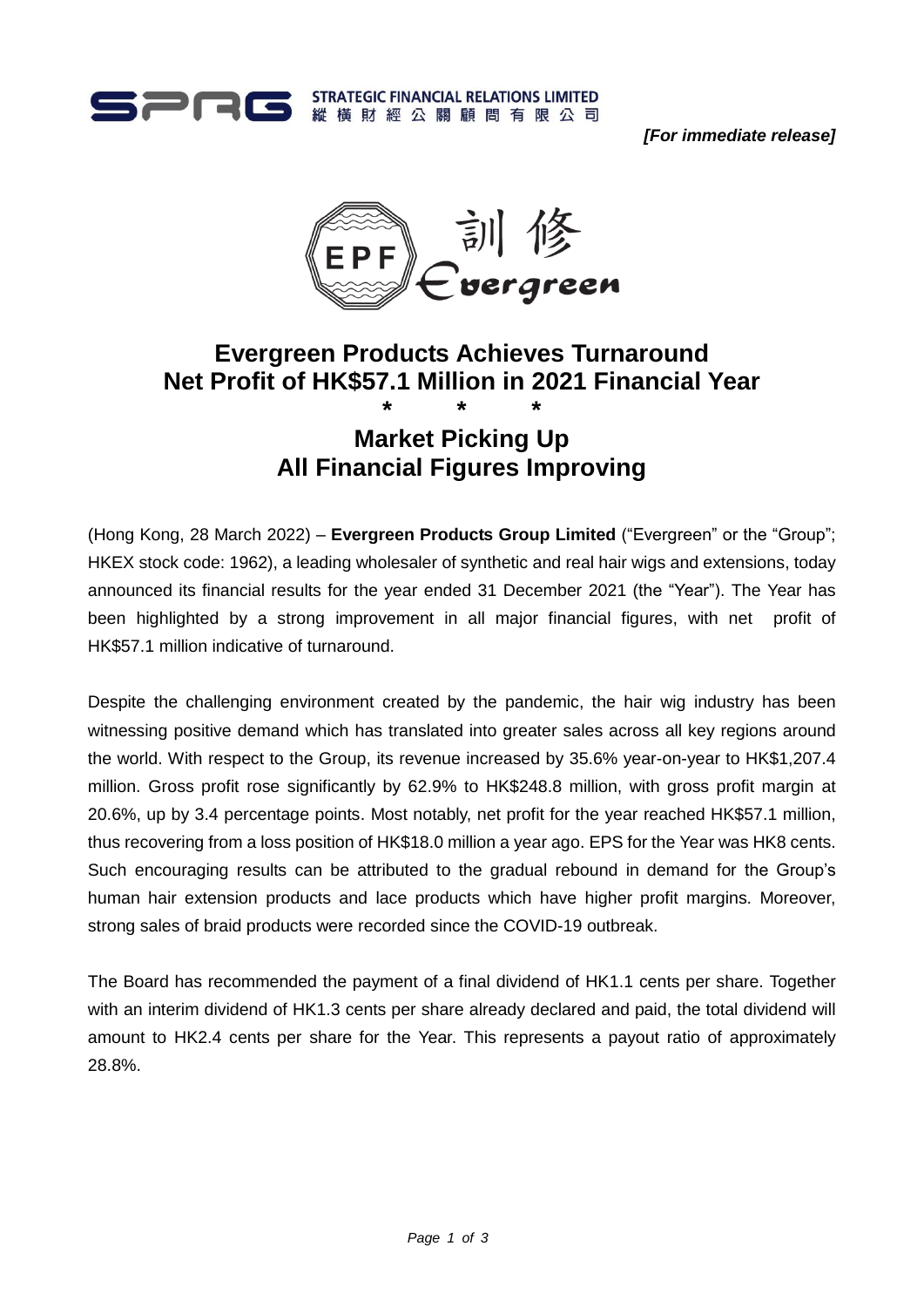**Mr. Felix Chang, Chairman, Chief Executive Officer and Executive Director of Evergreen**, said, "While the COVID-19 pandemic has brought unprecedented challenges to all industries, we are pleased to see a gradual recovery in the hair wig industry. By seizing opportunities during the Year, we have been able to achieve a significant turnaround as reflected by the Group's overall financial performance. The upturn can also be attributed to our stable supply chain and production which were not significantly impacted by the government's epidemic prevention measures. It is worth noting as well that we further enhanced our production capabilities, which allowed us to satisfy strong market demand."

## **Business Review**

During the Year, the combination of lockdowns, capacity restrictions and social distancing measures in countries across the globe played a significant role in creating pent demand. The closure of salons amid the pandemic has changed the consumption habit of its target customers. During the social isolation period, many women of African descent, who are the primary patrons of African hair braiding salons, turned to the internet to learn how to style and braid their own hair to help achieve their desired look. This resulted in strong sales of braid products since the second half of 2020 and all of 2021.

As more people received vaccinations, consumers gradually returned to hair salons for upkeep and styling. Moreover, they resumed purchases of hair and lace products which are of higher margins. Lace closures, which are newly launched products of Evergreen, were the major revenue drivers of the Year. Meanwhile, sale of human hair products, which also possess high margins, achieved a recovery. To satisfy such strong market demand, production capabilities at the Bangladesh factory have been continuously enhanced. Revenue generated from hair products produced at the Bangladesh factory consequently accounted for 95.2% of the Group's total revenue.

**Wig, hair accessories and others** remained as the Group's key product segment. For the Year, the segment generated HK\$1,026.4 million in revenue, up a significant 43.9% year-on-year, and accounted for 85.0% of the Group's total revenue. The strong performance was primarily due to increased sales of braids products and sales from lace closures. Revenue of **high-end human hair extensions** also increased, up 8.0% to HK\$157.5 million, while revenue from **Halloween products** amounted to HK\$23.6 million. The United States remained as the Group's principal market during the Year, accounting for 87.6% of its total revenue.